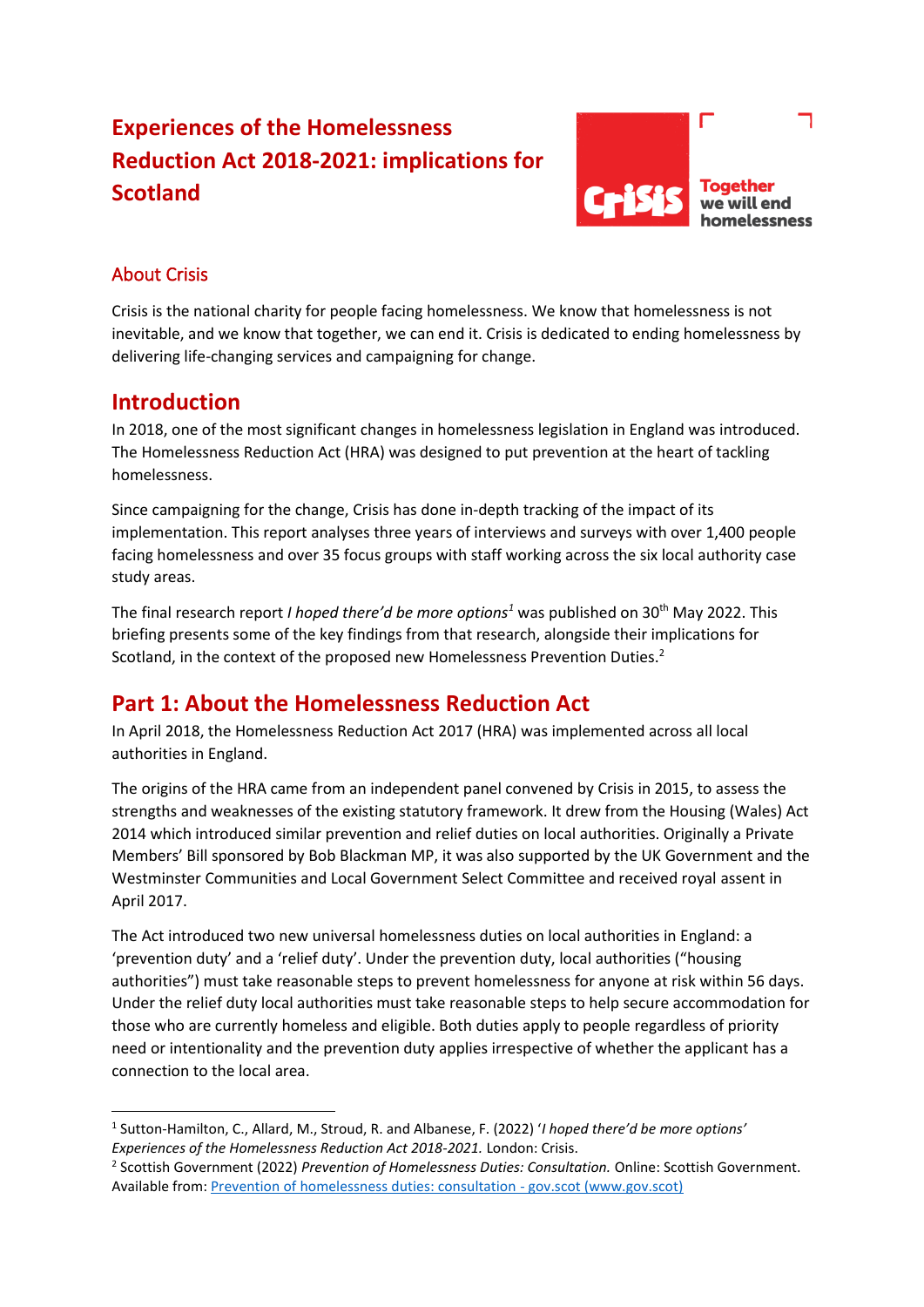The Act also introduced the Duty to Refer, a new duty on specified public authorities to refer people to a housing authority if they are homeless or likely to become homeless within 56 days. The public authority must have the consent of the individual before making a referral. The public authorities with a duty to refer include prisons, probation services and youth offending teams, English Jobcentres, social service authorities, hospitals and emergency departments and the Secretary of State for defence in relation to veterans.

A new duty – an 'assessment duty' - was created to assess and create Personalised Housing Plans (PHPs) for all applicants who are eligible for assistance and homeless or threatened with homelessness, regardless of whether they are priority need or intentionally homeless. Personalised Housing Plans provide a framework for local authorities and applicants to work together to identify appropriate actions to address their homelessness.

Where the duty to relieve homelessness has *not* been successful, the duty to secure accommodation applies, otherwise known as the 'full rehousing duty' or the 'Main Duty.' Importantly, this duty is owed only to those unintentionally homeless, with a local connection, and who have priority need. In Scotland, the priority need test was removed in 2012.<sup>3</sup>

Under the HRA, the housing outcomes available to those at prevention/relief stage and Main Duty stage are different: at the prevention/relief stage, the authority must "take reasonable steps to help the applicant to secure" that accommodation which is suitable and available for at least six months becomes available for occupation or does not cease to be available. At the Main Duty stage the duty on the local authority is to secure that suitable accommodation is available – either a social tenancy or an offer (approved by the local authority) of a suitable private Assured Shorthold Tenancy available for a minimum of 12 months.

The Act also introduces an option for an authority to serve notice to end the prevention or relief duty, and if so, to deprive an otherwise eligible applicant of the full housing duty, if they are deemed to 'deliberately and unreasonably' fail to cooperate. This is not included in the proposed Homelessness Prevention Duties in Scotland.<sup>4</sup>

# **Part 2: About the research**

## Previous research on the HRA

The UK Government commissioned its own evaluation to assess the HRA two years after it was first implemented. It published its own review based on the evaluation, as well as results from a consultation which received 160 responses. The evaluation by ICF<sup>5</sup> found that the prevention duty was viewed as the element of the Act that has been most effective in achieving positive outcomes for more service users. There was a more mixed picture on the relief duty, where the ability of local authorities to relieve homelessness was reported to be inconsistent depending on structural

<sup>&</sup>lt;sup>3</sup> Scottish Government has committed to revise legislative arrangements for intentionality and local connection and amend intentionality definition to focus more closely on 'deliberate manipulation'. Since November 2019, local authorities no longer have a legal duty to investigate whether someone is intentionally homelessness. This is now a discretionary power.

<sup>4</sup> Scottish Government (2022) *Prevention of Homelessness Duties: Consultation.* Online: Scottish Government. Available from: [Prevention of homelessness duties: consultation -](https://www.gov.scot/publications/prevention-homelessness-duties-joint-scottish-government-cosla-consultation/) gov.scot (www.gov.scot)

<sup>5</sup> MHCLG, Evaluation of the Implementation of the Homelessness Reduction Act: Final Report. DLUHC: Online. https://assets.publishing.service.gov.uk/government/uploads/system/uploads/attachment\_data/ file/919748/Evaluation\_of\_the\_Implementation\_of\_the\_Homelessness\_Reduction\_Act\_Final\_Report.pdf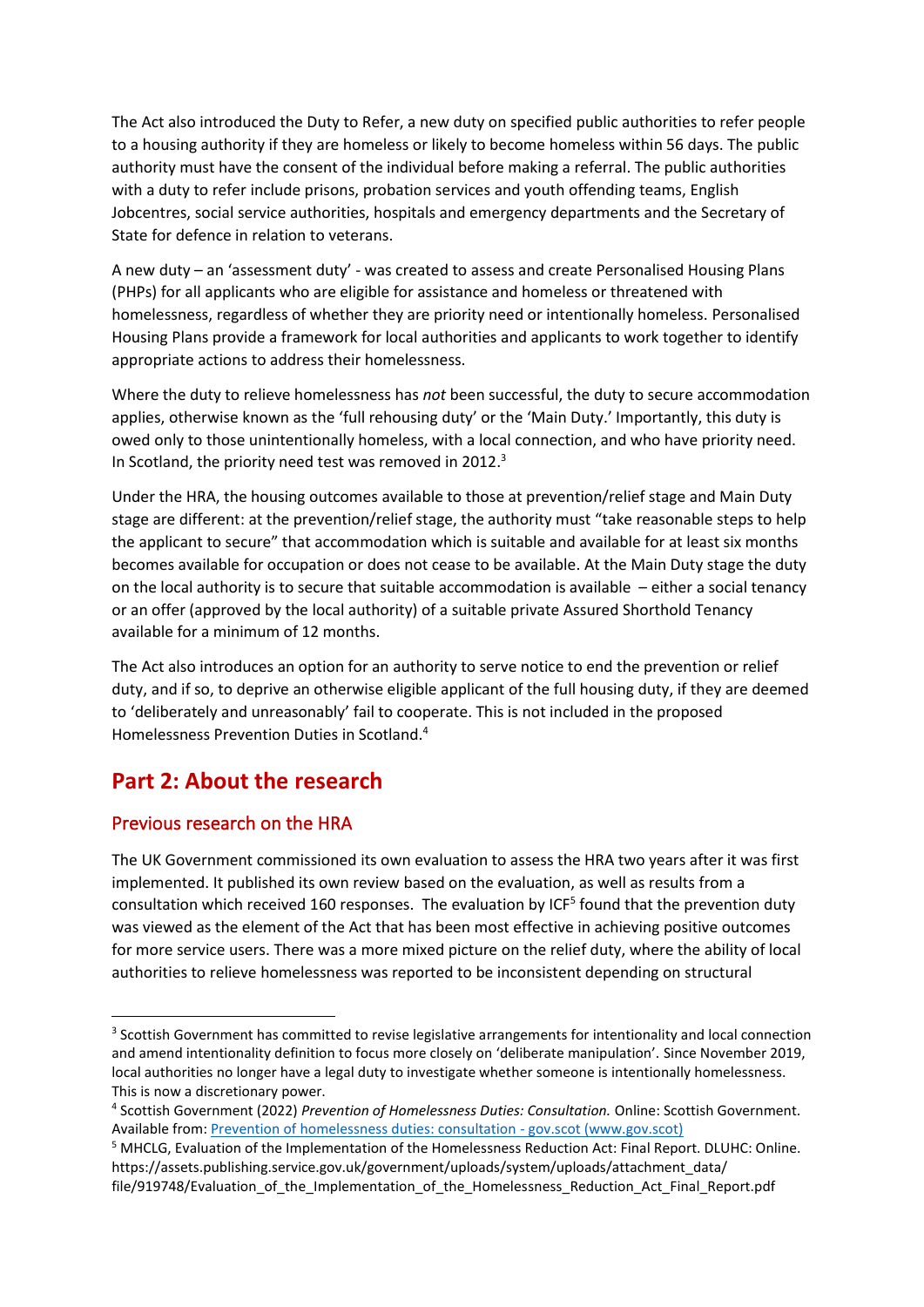challenges such as the local supply of affordable housing. This is echoed in Shelter's study, *Caught in*  the Act,<sup>6</sup> and was reflected in Crisis' interim report on the HRA published in 2020.<sup>7</sup>

# Report aims and methodology

Four years on, Crisis' I hoped there'd be more options report<sup>8</sup> takes a step back from the legislation, seeking to answer whether the HRA is working and where it can be improved. The research places the legislation in the wider context, examining the impact of the pandemic on a prevention framework and the extent to which structural barriers stop the HRA from achieving its goals.

The research is based on three waves of an in-depth three-year research study, funded by the Oak Foundation, examining the impact of implementing the HRA across six local authority areas in England. A total of 1,477 participants took part in the research through 1,434 surveys, 229 follow up surveys and 161 in-depth/follow up interviews. 37 staff interviews and focus groups took place across two years of the research with Housing Officers, Team leaders/mangers and senior managers/heads of service.

# **Part 2: Research findings and implications for Scotland**

# Principles behind the HRA

The design of the HRA was to focus more local authority resources on preventing homelessness happening in the first place.

Many staff felt that the ethos behind the HRA was a positive thing.

*"I've found that the focus on actually working more on prevention and early intervention, the understanding of what a relief duty is, I'm comfortable with its ethos and what was developed from Wales coming across and that side of things, that embryonic legislation that was across the border." (Manager)* 

*"I'm glad to see that we're helping people that we don't have any statutory duty to place into [accommodation], like people non-priority need, I really welcome that." (Manager)*

There were exceptions to this, with some staff feeling that the legislation did not open up support to all those who should receive it.

Regardless of their views of the HRA and their service's design, staff across the board felt there were broader constraints that prevented them from offering as much support as they would like to. In line with the UK Government's review of the HRA, many felt there was a lack of funding for their service. Staff often felt they were under-resourced, and the increased level of demand created by the HRA was perceived as problematic by some. Some even felt their teams were stretched beyond capacity,

<sup>6</sup> Rich, H. and Garvie, D. (2020) Caught in the Act: A review of the new homelessness legislation. London: Shelter. https://england.shelter.org.uk/professional\_resources/policy\_and\_research/policy\_library/report\_ caught in the act

<sup>7</sup> Boobis, S., Sutton-Hamilton, C. and Albanese, F. (2020) 'A foot in the door:' Experiences of the Homelessness Reduction Act. London: Crisis. https://www.crisis.org.uk/ending-homelessness/ homelessness-knowledgehub/services-and-interventions/a-foot-in-the-door-experiences-of-thehomelessness-reduction-act-2020/ 8 Sutton-Hamilton, C., Allard, M., Stroud, R. and Albanese, F. (2022) '*I hoped there'd be more options' Experiences of the Homelessness Reduction Act 2018-2021.* London: Crisis.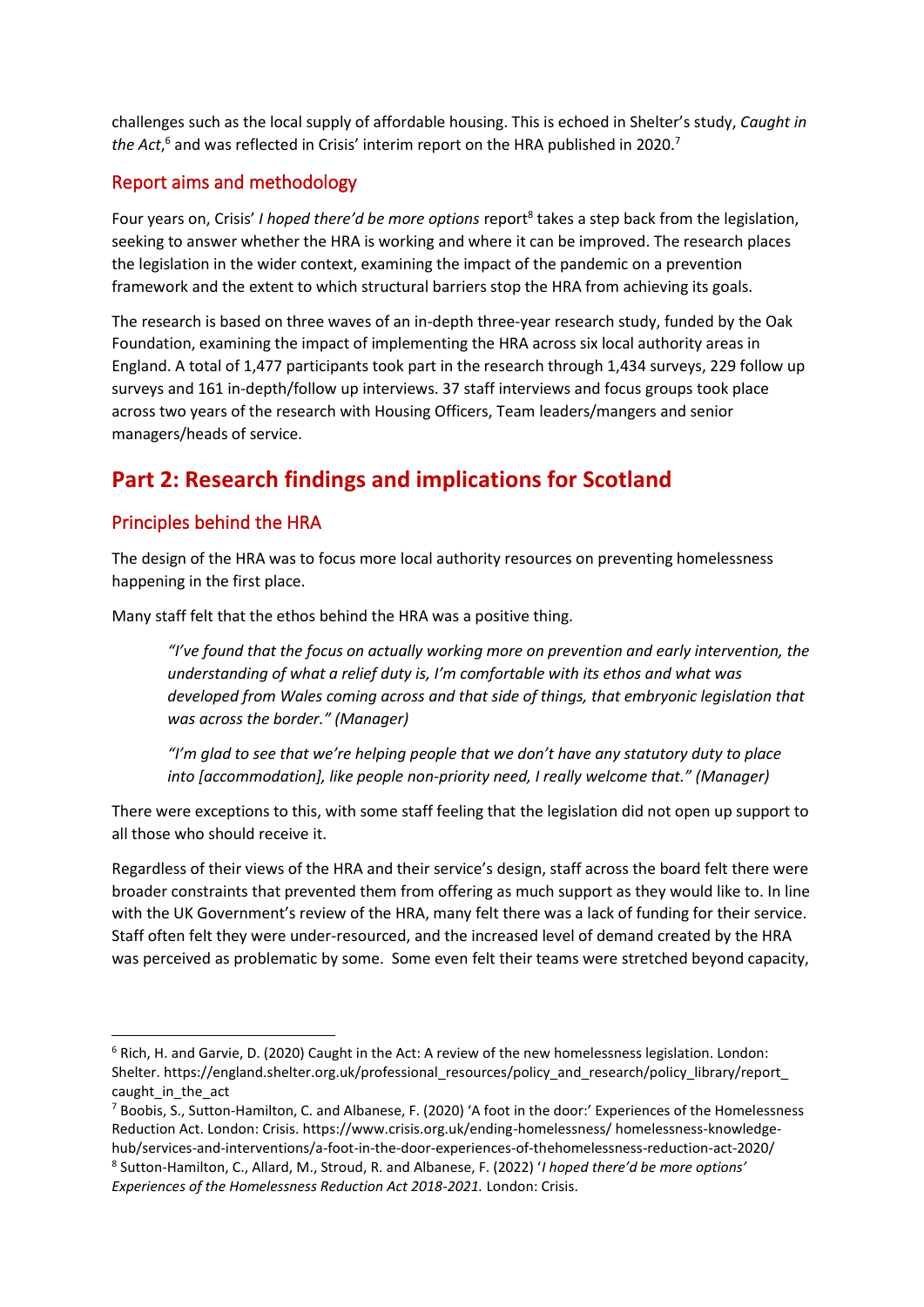and that caseloads were unmanageably high. But the greatest restriction identified by staff was the lack of available housing options.

Many felt there is still more to do to shift further emphasis on genuine prevention centred approaches, including before the statutory 56 day period:

"*So, the opinion of the act I think it's, it feels like it's a large step in the right direction, but we're not finished yet in terms of the approach that local authorities should be taking around preventing homelessness. In the spirit of what gets measured, gets done, the fact that [Staff member] talked about the 56 days threatened with homelessness whereas we know the right thing to do is to be as upstream as possible, even before people are threatened with homelessness and do work with them. And for us to be able to do that, apart from finding the funding to do it and we know it's the right thing we need to be able to somehow demonstrate the value of that and we need a mechanism of talking to government about that."* (Manager)

#### *Implications for Scotland*

Scotland is in the advantageous position of being able to learn from both the policy, the legislation, and the implementation of the HRA, to create a package of prevention duties that build on the strengths of the legislative frameworks in Wales and England and those that already exist in Scotland and move prevention further upstream.

#### Contact with other services

When people described how they came to be homeless, it was notable that in many cases they were in contact with other public services who, if they had the right knowledge about housing or homelessness, may have been able to help prevent someone from becoming homeless. The research also showed that opportunities to refer people to Housing Options from another service are still being missed. For example, while 24 per cent of people were in touch with Jobcentre Plus, only 6 per cent remembered receiving advice to approach Housing Options.

#### *Implications for Scotland*

This highlights the importance of involving other organisations in preventing homelessness. The Prevention Review Group recommended introducing new duties on other public bodies to 'ask and act' to identify homelessness.<sup>9</sup> There are already similar duties on public services to ask about people's experiences, particularly around safeguarding children and vulnerable adults. Services in Scotland are increasingly employing Routine Enquiry practices to identify individuals who have had Adverse Childhood Experiences (ACEs) or experiences of domestic abuse, or families struggling financially as part of their child poverty commitments (such as Healthier, Wealthier Children in Glasgow). Asking about someone's housing situation could form a similar form of Routine Enquiry, and should be developed based on learning from similar approaches. Appropriate guidance should be developed, and training should be undertaken so that practitioners have the skills to respond appropriately to the information in a person-centred, trauma-informed way.

A strategic focus on homelessness prevention, and partnerships with other relevant services would also ensure that preventing housing crisis is not just the job of the homelessness service.

<sup>9</sup> Reid, B. (2021) *Preventing Homelessness in Scotland: Recommendations for legal duties to prevent homelessness: A report from the Prevention Review Group.* Online: The Prevention Review Group. Available from[: Scotland Prevention Review Group \(crisis.org.uk\)](https://www.crisis.org.uk/ending-homelessness/scotland-prevention-review-group/)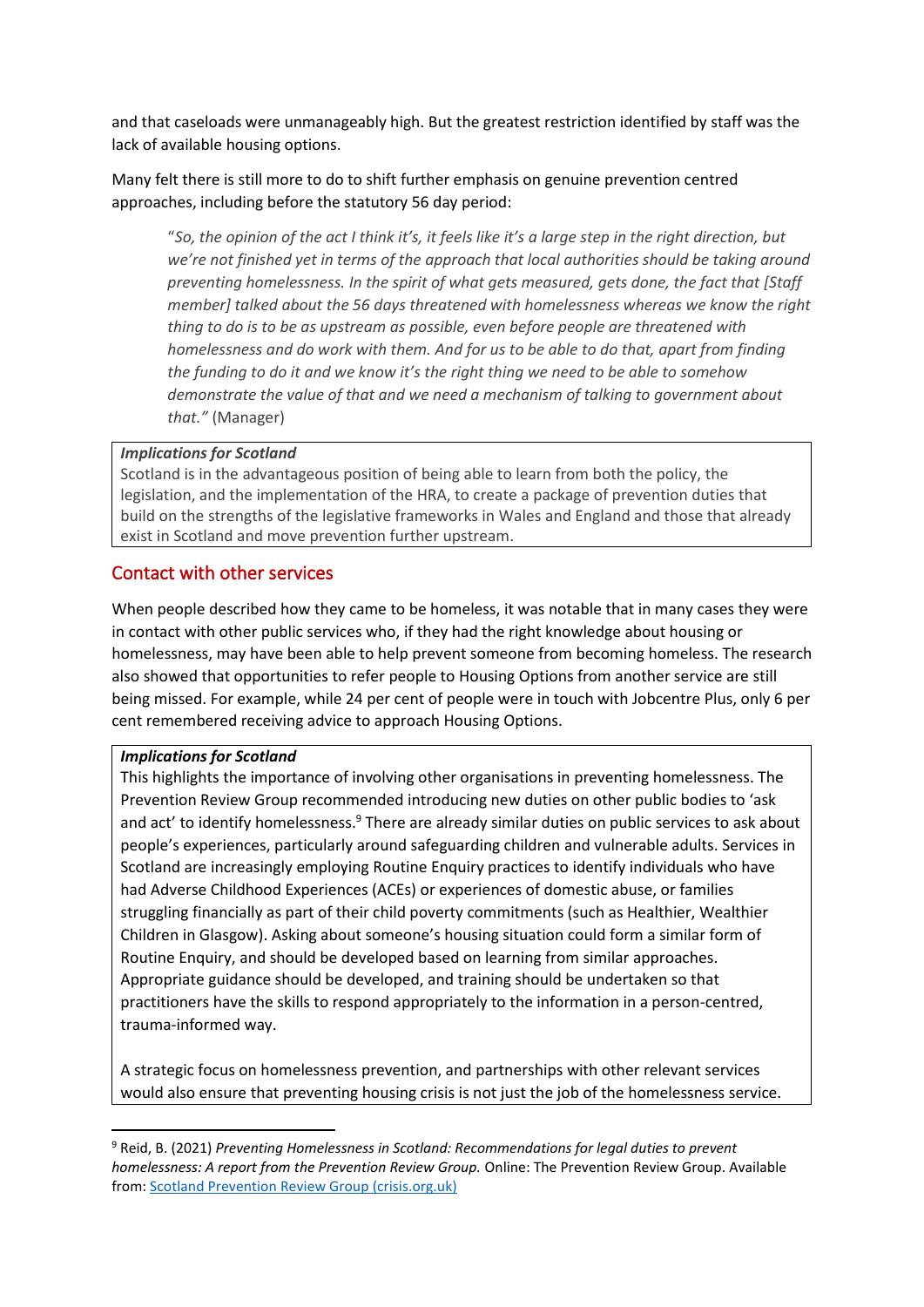# Experience of contacting English Housing Options

Overall, most participants felt treated with respect when they made initial contact (78%), and felt staff listened sensitively and with respect during assessments (73%). However, there were also reports of poor staff behaviour; many described feeling treated like 'a number,' were unclear on what support was available to them and why, or felt they were unable to get in contact with their Housing Officer easily.

Some issues people experienced seem linked not just to resourcing but also to poor staff behaviour and/or an unsupportive culture.

There were also differences by support needs, only 29% of people with complex needs felt their needs were being met by Housing Options compared to 47% of people with no support needs. There were notable differences at the assessment stage as well – 69% of people with no support needs left the assessment feeling positive compared to 44% of people with complex needs.

Those who had more positive experiences characterised these as being more personalised. They often had a strong relationship with a specific Housing Officer, whom they found communicative. Some with positive experiences also characterised their Housing Officer as allowing them to feel involved in decisions about their situation and being given autonomy over what support would be helpful to them.

*"They let me just do my, literally do my own thing and just kept in touch with me and supported me and made sure that I was applying for the right properties and things. So they've been in the background if I've needed them. Well, obviously, but yeah, they've done as I wanted them to do rather than sort of force me to make a decision that I didn't want to do."*

#### *Implications for Scotland:*

The way someone is treated when they first approach a service for support is crucial to their overall experience of the service, and their expectations of that service. Developing a framework that supports a more person-centred approach, with the voice of the applicant central and embedding a culture of co-production, empowering people to take greater agency over their circumstances both now and for the future, is central to proposed new Homelessness Prevention Duties. This should include an open discussion with applicants about their circumstances and desired outcomes, giving them a voice and a sense of choice and control at a very challenging point in their lives. Being person-centred means that those with the most complex situations must get a service which meets their needs, and a strong mechanism for transparency and accountability to ensure all people receive a consistently person-centred approach.

## Barriers to accessing help

Across the second and third waves of the research, 17% of respondents got no help at all. Reasons included not being eligible for assistance due to immigration status, application of local connection and early use of priority need and intentionality at the prevention and relief stage (even though these tests should not be applied at these stages).

On local connection: 12% people in our survey sample could only receive limited support because they had not worked or lived in the area for long enough. Some affected by this viewed it as unfair given they felt they had strong ties to the area in question, or because of the impracticality of moving to an area where they might qualify as having a local connection.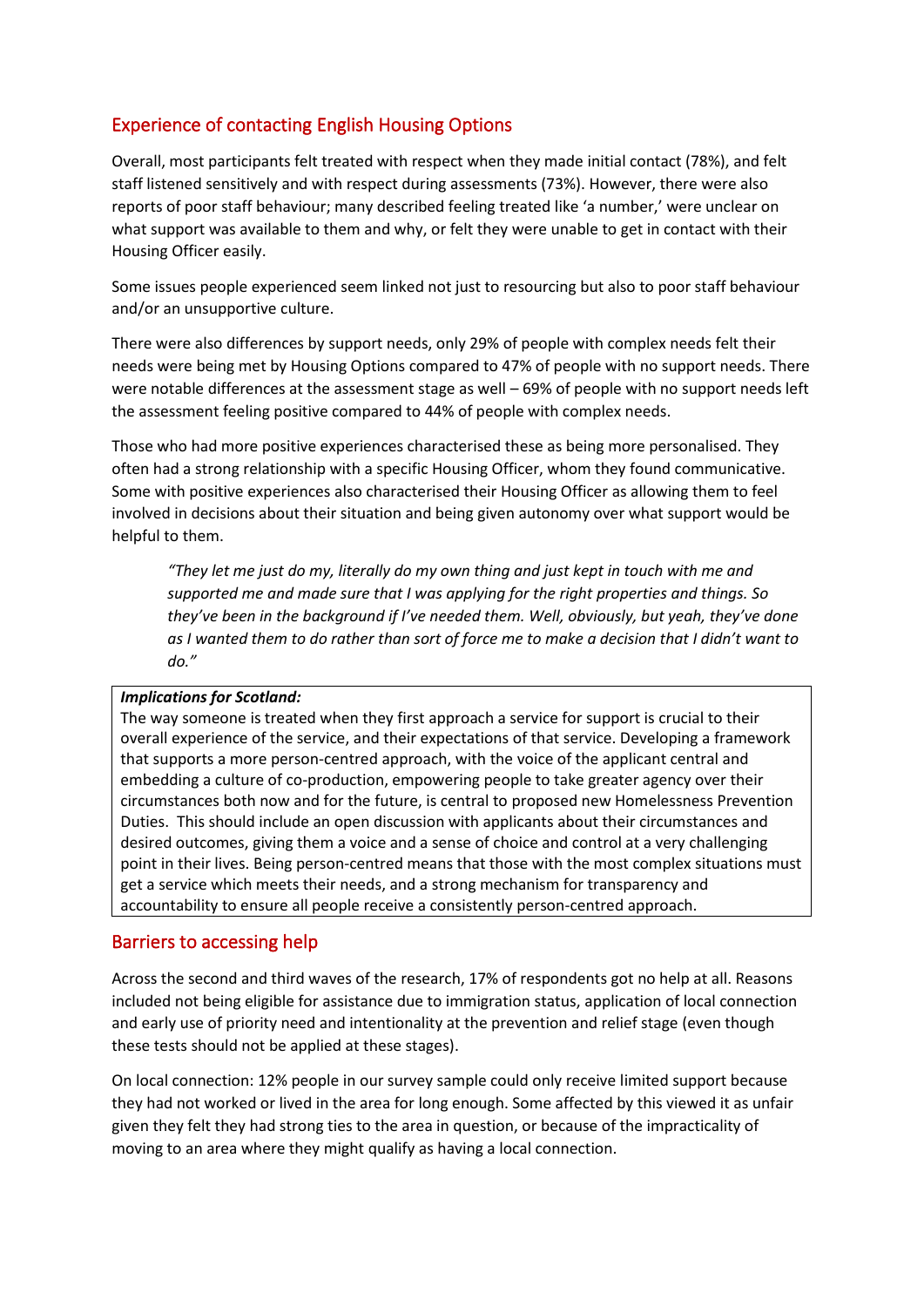People described being put under pressure to view or accept properties that they did not feel were suitable for them, and that not doing so could mean they were seen as not trying to prevent their own homelessness, and could potentially be assessed as not co-operating or intentionally homeless further down the line. There were also cases where, rather than the local authority attempting to support someone to find accommodation before they became homeless, people did not receive help until they were experiencing a more severe form of homelessness.

#### *Implications for Scotland*

The Scottish Government already has plans to reform the local connection and intentionality tests, and the Prevention Review Group proposals were developed with the understanding that intentionality would not exist in its current form under the new statutory framework. These findings from England again reinforce that a system focused on prevention is less effective where legal tests prevent the individual from getting the help they need, when they need it.

If the Scottish Government does not remove the additional legal tests, they must give very careful consideration to the interaction of the various duties and legal tests, and ensure that the tests are not applied inappropriately. Conversely, there should not be any perverse incentives to avoid helping people at as early a stage as possible.

### Assessments

The HRA led to the introduction of an in-depth assessment, used mainly to understand a person's housing needs and circumstances. Participants generally appreciated having the opportunity to speak to someone at length about their situation, particularly when their housing officer was knowledgeable about what options the person had in their circumstances, and when they showed empathy towards them.

However, worryingly, only 69% of survey participants said they received an assessment, even though this should be available to all who are currently homeless or facing homelessness in the next 56 days, provided they meet immigration conditions for support. This suggests that some people were not aware that they were being assessed, and that others did not receive an assessment – also indicating that measures such as priority need may have been incorrectly used to withhold support that people were entitled to.

#### *Implications for Scotland*

The proposed Homelessness Prevention Duties for Scotland also include an assessment duty, which is central to identifying the 'reasonable steps' that could be taken to prevent, resolve or alleviate someone's homelessness. The findings above serve as a reminder that legislation and statutory guidance must be clear about what the assessment entails, the value of a personcentred approach, the importance of the individual always knowing and understanding that they are being assessed, and receiving a copy of their assessment. This is also necessary for the right to challenge decisions and seek redress under the new system to work effectively.

## Personalised Housing Plans

Once an assessment has been completed, a Personalised Housing Plan (PHP) must be developed which sets out the steps that the applicant and the local authority will take to help to address their housing needs. There was a correlation between use of PHPs and positive housing outcomes – suggesting that on balance they have a positive impact.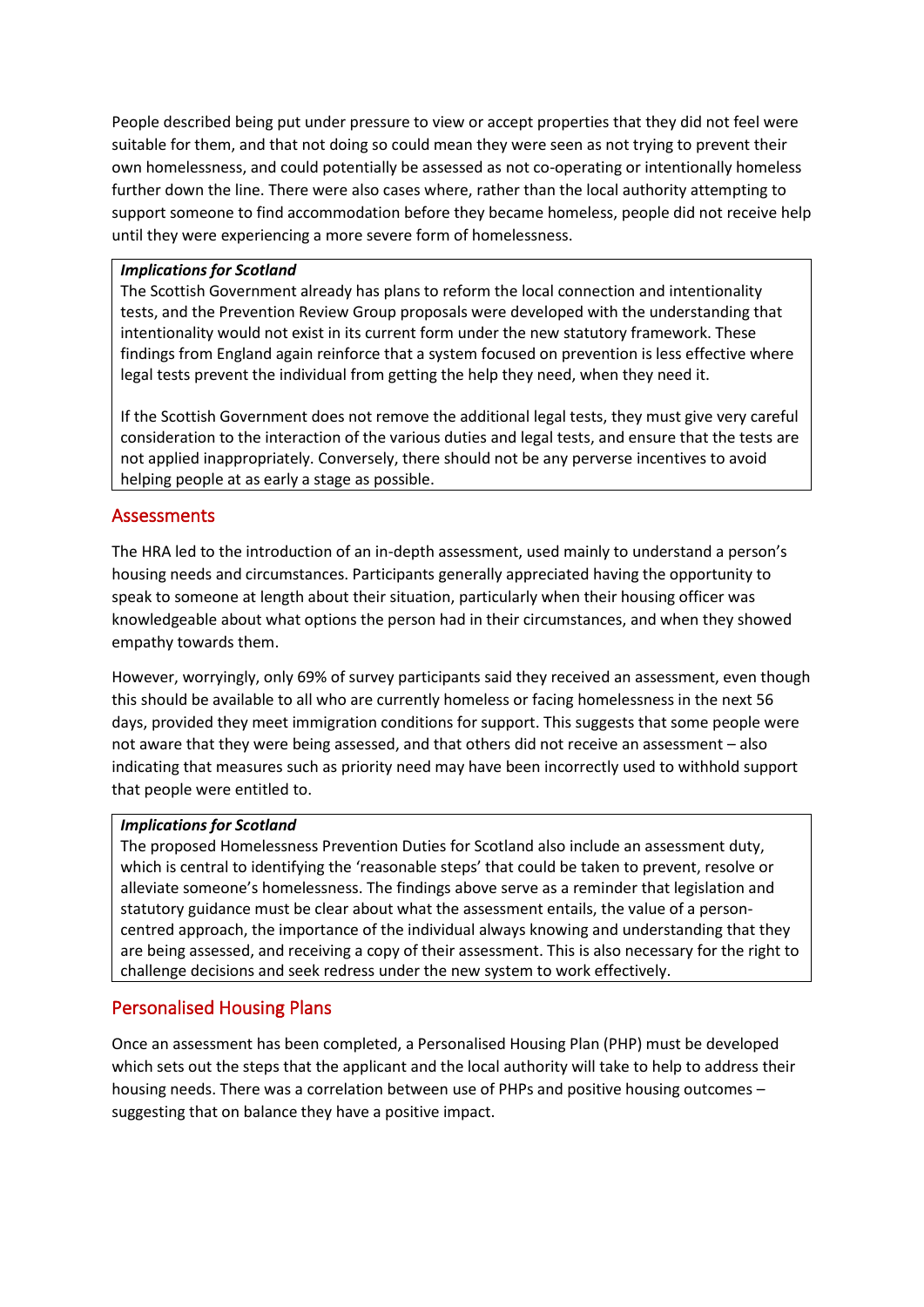Staff felt that when given adequate time and when there are sufficient accommodation options, PHPs could be an incredibly valuable tool for helping someone feel involved in decisions about what accommodation is suitable for them:

*"The whole idea of, tell us that your problem is, tell us what your aspirations are, and here's what we think we can do, and here's your, the role that you can play. That as a basic conversation is really powerful and is absolutely the way forward." (Manager)*

One of the key intentions behind personalised housing plans is that they should be delivered as a live, interactive document, flexibly adjusting to the needs of an individual. However, our findings suggest that PHPs are often not being delivered in this way. Overall, 57% of individuals who were aware of having a PHP reported that it was personalised to their needs, with 50% saying they had been involved in creating the PHP, and 19% reporting that their PHP had been reviewed or updated during the process.

In our survey we found many people were in fact unaware that a PHP had been created for them, with only 50% of participants in the last wave of our study being able to identify they had a PHP. Whilst this increased from 37% since wave 1, awareness remains far too low, indicating a lack of clarity in communication from local authorities as to the process they are engaging their customers in. Among those who were aware of their PHP, the level of understanding and explanation of their PHPs remained low, with only 56% of those who were aware of their PHP reporting that it had been clearly explained to them and only 61% reporting that they understood it. People who were aware of their PHP were more likely to have received advice and support to access the PRS or referrals to other agencies.

Staff felt that whilst assessments and PHPs were useful tools introduced by the HRA, staff sometimes lacked the time to use them meaningfully, which was particularly challenging when people had multiple or more complex support needs.

*"It doesn't deal with the nuances around mental ill health, substance misuse, those at risk of other issues around, a young person fleeing domestic violence is not going to be trying to find private rented accommodation. It's one of those other things that take priority." (Team Leader)*

Overall, the findings suggests that implementation of PHPs has been mixed. Staff felt that to improve PHPs, they needed to involve other agencies' support, and involve less administration to focus more on the idea of delivering support.

#### *Implications for Scotland*

Crisis see personal housing plans (PHPs) as a critical part of the PRG's package of proposals to achieve a person-centred approach. We understand PHPs to be an accessible form of the statutory assessment, which has already been co-produced with the applicant, so that the applicant has a clear statement of what has been agreed, what the local authority will do (and when) and when they may have been advised to do.

When combined with recommended requirements for joint working on other public bodies, notably health and social care, some of the issues around supporting people with complex needs may be addressed through the Scottish proposed approach.

However, if implemented poorly, there is a danger that PHPs could become a tick-box exercise and an administrative burden. We can learn from the research findings above that PHPs are most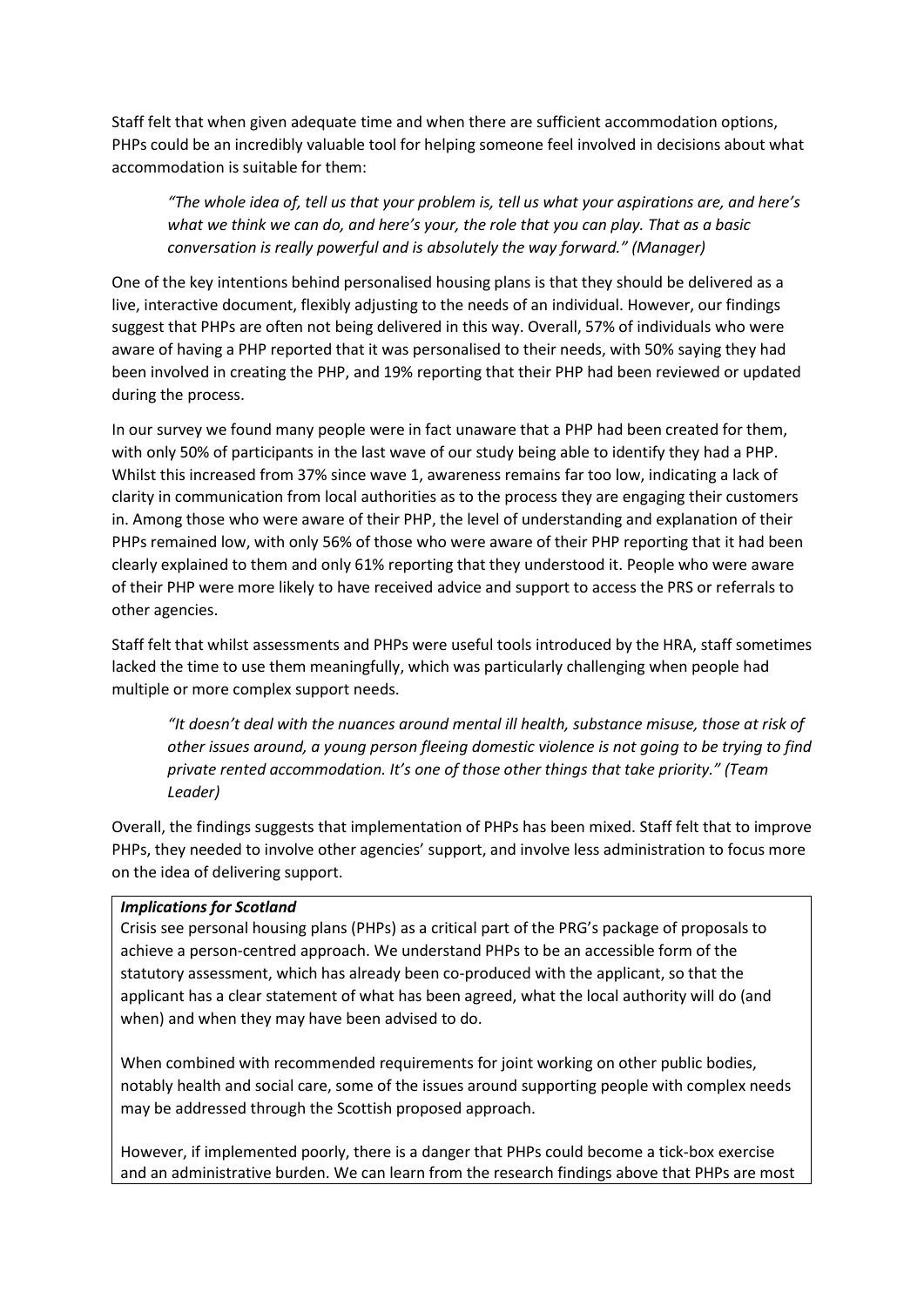effective where homelessness teams have adequate recourses to allow staff enough time to carry out a PHP. This is especially important where clients have complex needs. The findings suggest these tools are most effective when service users understand the process they are being engaged in, and how it can benefit them. Without understanding and explanation, individuals may find it difficult to follow the steps in their plan, or to know when the local authority is failing to fulfil their parts of the plan.

# Duty to refer

The HRA introduced a Duty to Refer to widen the responsibility of identifying people at risk of homelessness across other public bodies. Positively, as our study went on, the Duty led to more people approaching for help following advice from another organisation. However, staff felt that more could be done to give other organisations a stronger role in preventing homelessness.

Our findings suggest that the duty is having a positive impact, with 59% of people in the final wave survey being advised to approach Housing Options from another service, up from 39% when we carried out the first wave. Both staff and people using Housing Options described the positive impact that this involvement of other services had, both on ensuring people were guided to relevant support, and on speeding up the receipt of support.

*"I think it's a really useful, it's a really powerful bit of legislation… I think it's really good, it's really powerful... I think in terms of getting that commitment to early intervention and homelessness prevention, effective early intervention from other partners, all roads lead back to duty to refer." (Manager)*

However, it was highlighted by staff that the duty can be difficult to administer and that the level of information provided by the referring services can be poor.

*"I still struggle with duty to refer. I can see why it's there and it has merit but the practicalities of administering it and how it is administered nationally is, that needs finessing." (Housing Options Manager)*

In addition, there is a wider set of organisations not subject to the Duty who people were in contact with. For example, 38% were in touch with a GP, but only 10% were advised by the GP to approach the council. This is despite 18% of people speaking to their GP about their homelessness situation. This suggests that if there were a legal obligation upon GPs to refer patients facing homelessness to Housing Options, people in our sample could have their situation assessed at an earlier stage.

There was also a view that involving other agencies in the homelessness system was key for effective prevention.

*"I think the culture for prevention though, it's just, it's got to, for it to be truly successful it's got to be much wider than the housing department and we're not backed up are we by adult and social care or mental health or NHS services" (Team Leader)*

*"What I think needs to change externally, there needs to be a Duty to Cooperate rather than just a Duty to Refer. It's no good just putting somebody's name on a bit of paper and sending it and washing your hands of it." (Manager)*

#### *Implications for Scotland*

In Scotland, informed by the Prevention Commission, the PRG went beyond the 'Duty to Refer' to propose instead duties to 'ask and act.' The intention is for individual services to implement this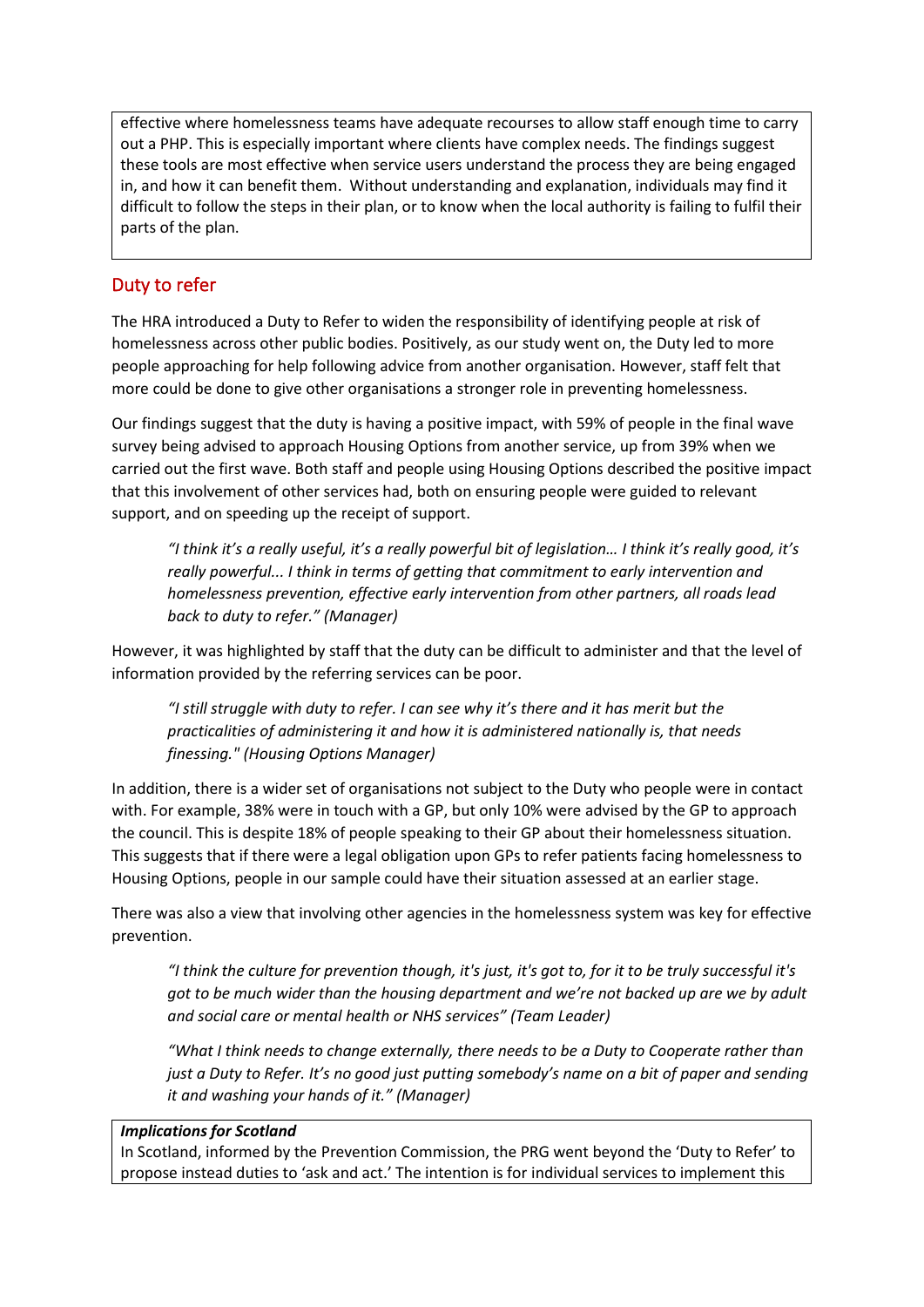duty in the way most appropriate to their work, bearing in mind the vast diversity of services across social work, criminal justice, youth services, health and social care etc. For example, a Probation Officer might work in a very different way with a client compared to staff on a hospital ward where an inpatient is no longer able to return to their home following a major change in their mobility.

Fundamentally, the policy intention is to identify where someone might be at risk of homelessness much earlier, and for public bodies to carry out actions within their own remit, as well as potentially referring to the homelessness service. The findings from this research demonstrate the need for these duties to be defined in a way that encourages joint-working and does not just place the administrative burden on the housing and homelessness service.

In addition, the PRG recommended duties on other services to cooperate with the homelessness service in relation to people with particular needs making homelessness applications (specifically people health and social care services and those with multiple support needs), and also duties for joint strategic planning.

# Evidence and decision making

A key issue expressed by people was the need to provide documentation to prove their eligibility for support. Whilst in some cases this was linked to meeting specific criteria for support, the scale of evidence requests suggests some staff may be using requests for evidence as a means of gatekeeping or withholding support. Staff members talking about the need for service users to prove their support needs or homelessness situation provide some indication of how they viewed delivering help as conditional, and were not providing a more person-centred approach to support.

*"They wanted a load of information, especially medical information, which I managed to provide… The thing was they wouldn't accept my doctor's, a doctor's letter, they had to see the raw data so that their doctors could make an assessment. So that seemed strange in itself and when I queried that they said, oh no, it's our doctors that do it. And then, so one doctor could, my doctor couldn't say I'm ill and I thought to myself, well, they've got all this data, they don't have any interactions with me, they were just looking at the raw data, they can make their minds up on anything, couldn't they?"*

The research also suggested that staff sometimes felt it was hard to confirm whether or not someone is homelessness.

*"But I think one big for me is confirming the homelessness, quite often people are staying with friends and here and there and they don't have anyone, actually they don't want the people who are staying with them, they don't want to confirm the homelessness and it's very difficult then to accept them as homeless people, because we don't have that confirmation."*  (Housing Officer)

#### *Implications for Scotland*

The legislation and statutory guidance in Scotland needs to be clear about the definition of those who are 'six months away from homelessness' to enable practitioners to easily assess and decide people's eligibility for support.

In the draft legislation for the PRG it was proposed that certain aspects of the definition of 'threatened with homelessness' be defined with reference to particular circumstances, but it should be clear that this list is not exhaustive for someone to be considered threatened with homelessness. There should be a general definition of "likely to become homeless within the next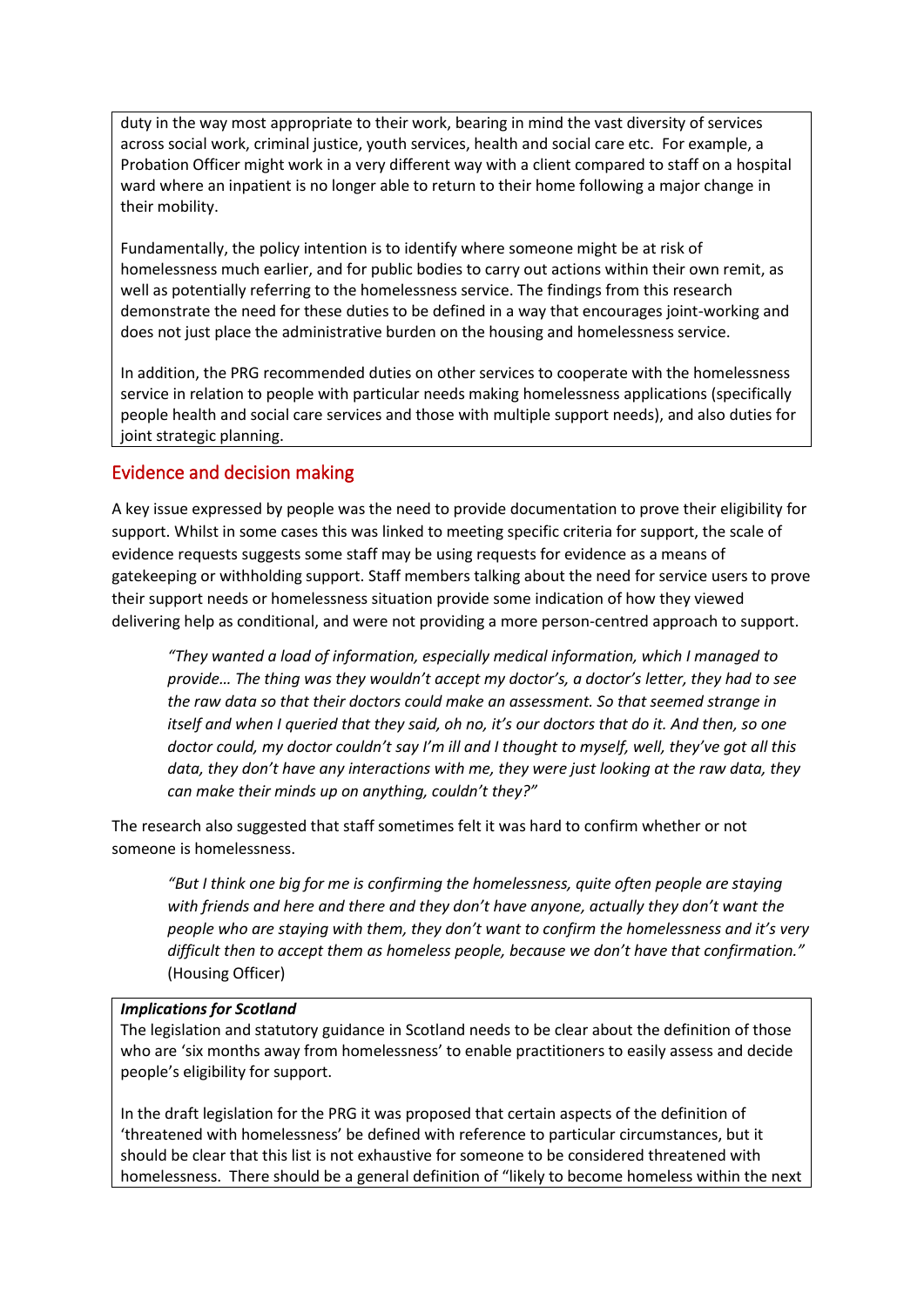six months." Such a definition will need strong, clear and comprehensive guidance to support it, setting out what factors a local authority should be considering. It would be useful for statutory guidance to include specific examples and case studies to help illustrate the distinction between being threatened with homelessness and being homeless, and therefore which duty applies. This will help both local authorities, applicants and non-statutory advice services to support people needing assistance.

Importantly, in implementing the new prevention duties in Scotland, we must aim to establish a culture in which anyone in need is offered support to resolve their housing situation, and avoid a culture which concentrates too heavily on evidence gathering, decision making and assessing eligibility.

# Expectations of the Housing Options assistance service

There is a cohort of people that had *low* expectations about what support they might be given. In some cases, previous experiences with the local authority (whether this was with Housing Options or another part of the council) had put off some respondents who had repeat experiences of homelessness from approaching them for help again – suggesting that the system could even act as a deterrent for people to attempt to access support.

Similarly, staff felt they were constrained around how well they could work with their clients for several reasons, including a lack of funding, a lack of staff, and a lack of available housing options. Whilst the HRA was intended to change Housing Options culture to become more supportive and reduce gatekeeping practices, services were often more focused on deciding whether people were eligible for support over actually providing support. This had a negative impact on both experiences of using the service, but also on whether people felt it would be worth approaching for help: awareness that some service users are prioritised over others can act as a deterrent from accessing support.

People's low expectations about what support they would receive from Housing Options contrasted with staff views that many people come to them mainly to access social housing.

*"The reality is most people come to us for their council house and it's not even for their flat in*  [area], it's the house that they're after, most people. A lot of people just say, well I don't *want private rented, I looked at that, but I've come to the council because I want my, you're the council I've come to the council because I want my council house."* (Frontline)

It is true that when given a list of different types of support a council could provide, people did choose housing as the form of support that would have been most useful. However, it is important to note that rather than being a pre-existing motive for approaching Housing Options, it seems people chose these from the list simply because it felt like the best solution. One participant described how they didn't see the point of returning to Housing Options without assurance that they could be put in some kind of accommodation. In this respect, it seemed that staff who felt people's interest in social housing was 'unreasonably' high – regardless of whether or not this was true – were frustrated not because this accommodation type was inappropriate, but because it was in short supply.

#### *Implications for Scotland*

These findings have implications around how legislative changes are communicated to the public, so that people are aware of what support is available to them. This was a common theme emerging from focus groups Crisis carried out in Scotland between February and March 2022. Some participants spoke about how new homelessness prevention duties would need to be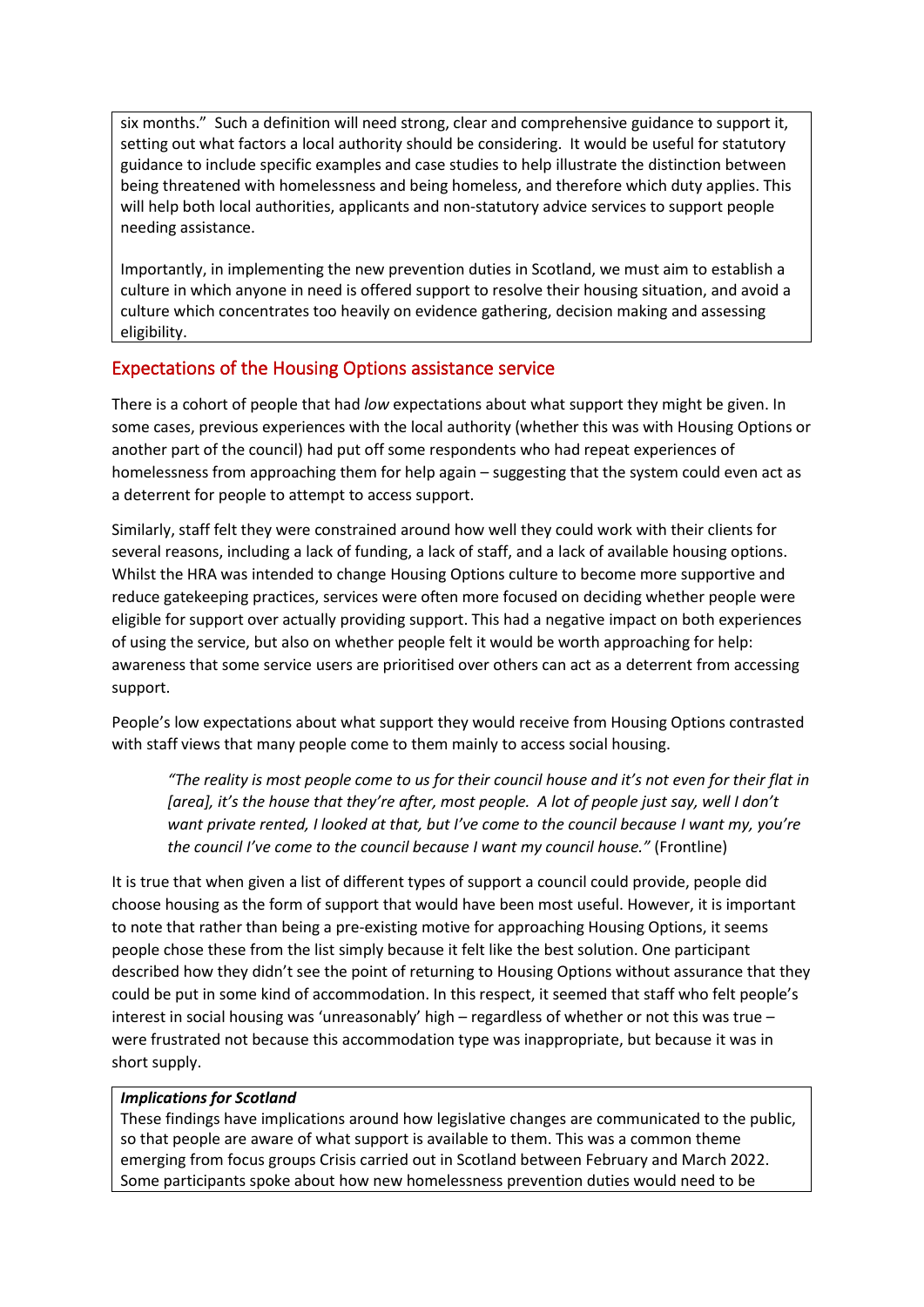accompanied by a public awareness campaign, and perhaps something like a national helpline, so that people were aware of what support was available to them and how to access it.

It also highlights the necessity of an open and honest conversation with applicants about the range of solutions and housing options that are realistically available as part of the assessment process. This discussion needs to be clearly documented and guidance should bring further clarity regarding how these interactions should take place.

It is also worth noting that the recommended prevention duty for Scotland is to "take reasonable steps to secure" accommodation is available or does not cease to be available, which is stronger that the HRA duty of taking "reasonable steps to *help the applicant to* secure" accommodation.

# Types of support provided by Housing Options

There is a wide range of support that Housing Options can provide or signpost people to. Throughout this research, the most common form of intervention offered to those going through Housing Options was information on accessing the private rented sector, with 33% of those we talked to in the most recent wave saying they received this support. Those who received less common forms of support such as mediation, referrals to other support services and rent deposits described these as being extremely valuable.

#### *Implications for Scotland*

The fact that those who received mediation, referrals to other services and rent deposits found this support to be extremely valuable, should inform what 'reasonable steps' means in a Scottish context.

The way the PRG framed 'reasonable steps' meant that a duty is put on all local authorities to ensure that all the reasonable steps listed in statute must also be *available* in their area. This means for example that a local authority should have in place a PRS access service or mediation service, even if those are commissioned and delivered by other organisations.

## Prevention duty

Findings from the research show that when more emphasis was placed on prevention, this improved outcomes for people. Between 2018-21 58% of households whose prevention duty ended secured accommodation, compared to only 40% of households where the relief duty had ended. However, there were lots of missed opportunities to keep people in stable accommodation. In wave 3 of the research, out of all participants owed a prevention duty, only 77% remain housed after approaching housing options. This was driven by staff mainly dealing with 'crisis management' due to the huge numbers of people already facing homelessness and owed a relief duty, as well as under-resourcing, and pressures to move people out of temporary accommodation.

The research found that more prevention work needs to be happening 'upstream'. Currently people can only be helped under the prevention duty if they are facing homelessness in the next 56 days. In addition, people may not want or know to ask for help, whether because they are unfamiliar with homelessness services, they feel some embarrassment about approaching them, or may not have acknowledged the severity of their current housing situation. There are opportunities to help people in these situations both by involving other organisations in homelessness prevention, as well as doing more outreach work.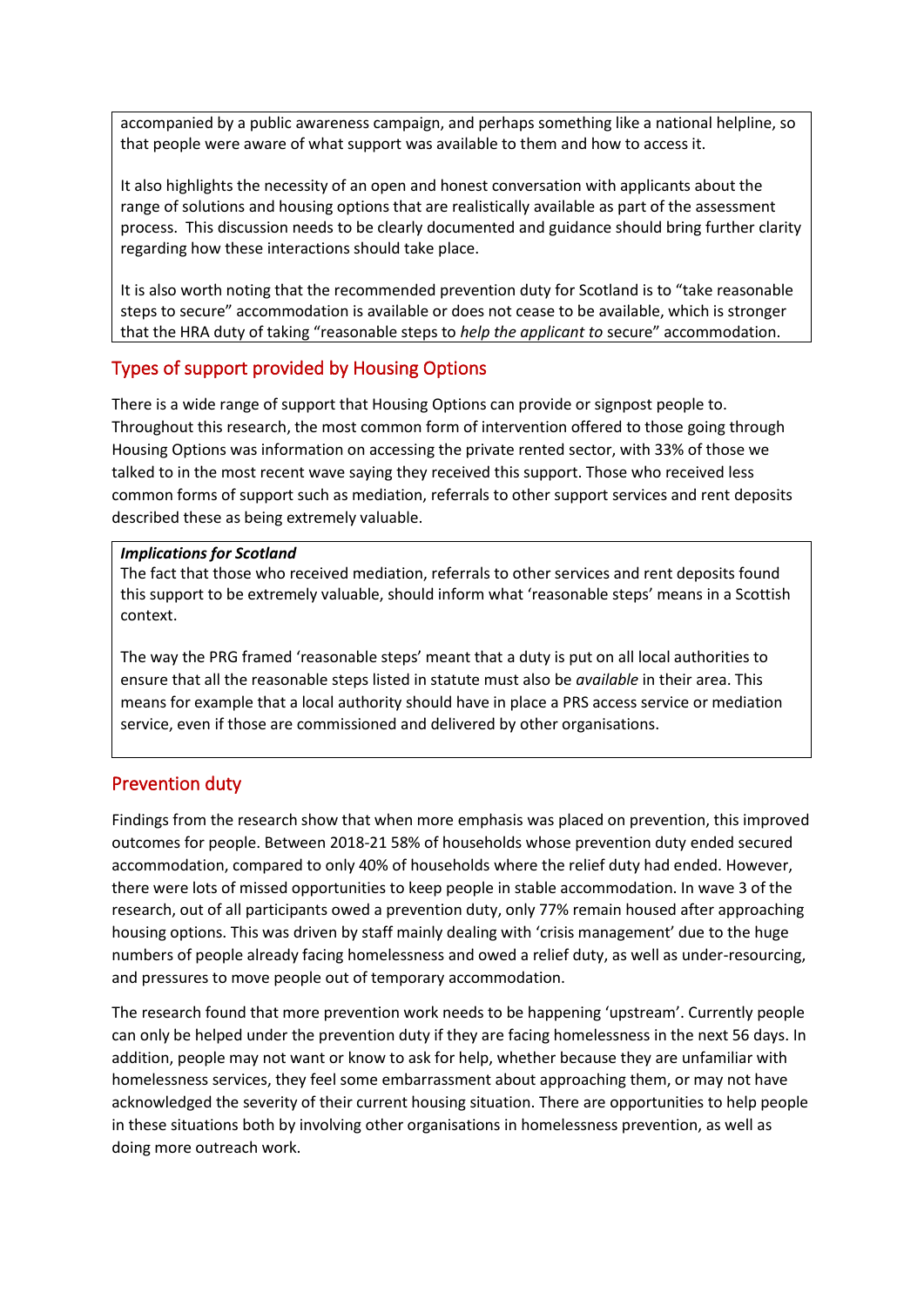#### *Implications for Scotland*

Learning from the HRA suggests that 56 days is often too late to do effective prevention work, so a longer timescale for the duty would be valuable. The interim research report found that some local authority respondents expressed concerns that they no longer felt able to intervene at an earlier stage (prior to 56 days) because it is outside the statutory framework and these interventions would not be recognised or recorded.

Legislative change is needed to incentivise homelessness prevention activity at an earlier stage than 56 days in Scotland. But this should not preclude efforts to shift to more preventative practice across the country. It is through legal, policy *and* practice change together, underpinned by appropriate resourcing, that we will refocus the system on homelessness prevention and achieve consistency and leadership in services across all areas of Scotland. An extended prevention duty should not present a barrier to people being able to access support prior to the six-month statutory responsibility or through other channels. If people need assistance with housing issues prior to being 'six months away from homelessness,' for example where someone has begun building up small amounts of rent or mortgage arrears, they should still be able to access assistance from services. In other words, the extended prevention duty should not be used as a means of gatekeeping and preventing people from receiving support earlier.

Ensuring support needs are assessed and met as part of the overall assessment will be a key means to ensuring sustained housing outcomes for those facing homelessness, through the proposed housing support duty and co-operation with other public bodies.

### Housing outcomes

Over half (56%) of survey participants experienced a positive housing outcome under the HRA – meaning that they either remained in accommodation or their housing situation improved after going to Housing Options. Furthermore, accommodation outcomes have improved over the course of the study. In the final wave of our research 67% of households experienced a positive housing outcome – up from just 51% in the first wave. But for many respondents (including those whose situation had improved) their housing outcome/situation was ultimately not a satisfactory one.

Among those whose contact with Housing Options had ended when we conducted the research, nearly half (46%) remained homeless after going to the local authority for support. A major cause of people remaining homeless following contact with Housing Options is the retention of the priority need test in England, meaning that many of those for whom homelessness is not resolved at prevention or relief stages are not owed the 'Main Duty' to be rehoused, but instead can be discharged and remain homeless. However, the priority need test was not found to be the only cause, others included other eligibility criteria (such as immigration status), people losing contact with housing officers, and even cases where people remained sofa surfing because the Housing Office did not deem them to be truly homeless.

When asked how they felt about their living situation after using Housing Options, half did not think it was secure for at least 6 months, more than half (58%) did not think it was suitable for their needs, and less than a third (30%) felt it was both secure and suitable. The reasons for this included homelessness not being resolved, accommodation being temporary, but also issues with more permanent forms of accommodation, such as affordability, poor quality living conditions, accommodation being inappropriate for support needs, and a lack of follow-up from Housing Options or other services after moving in.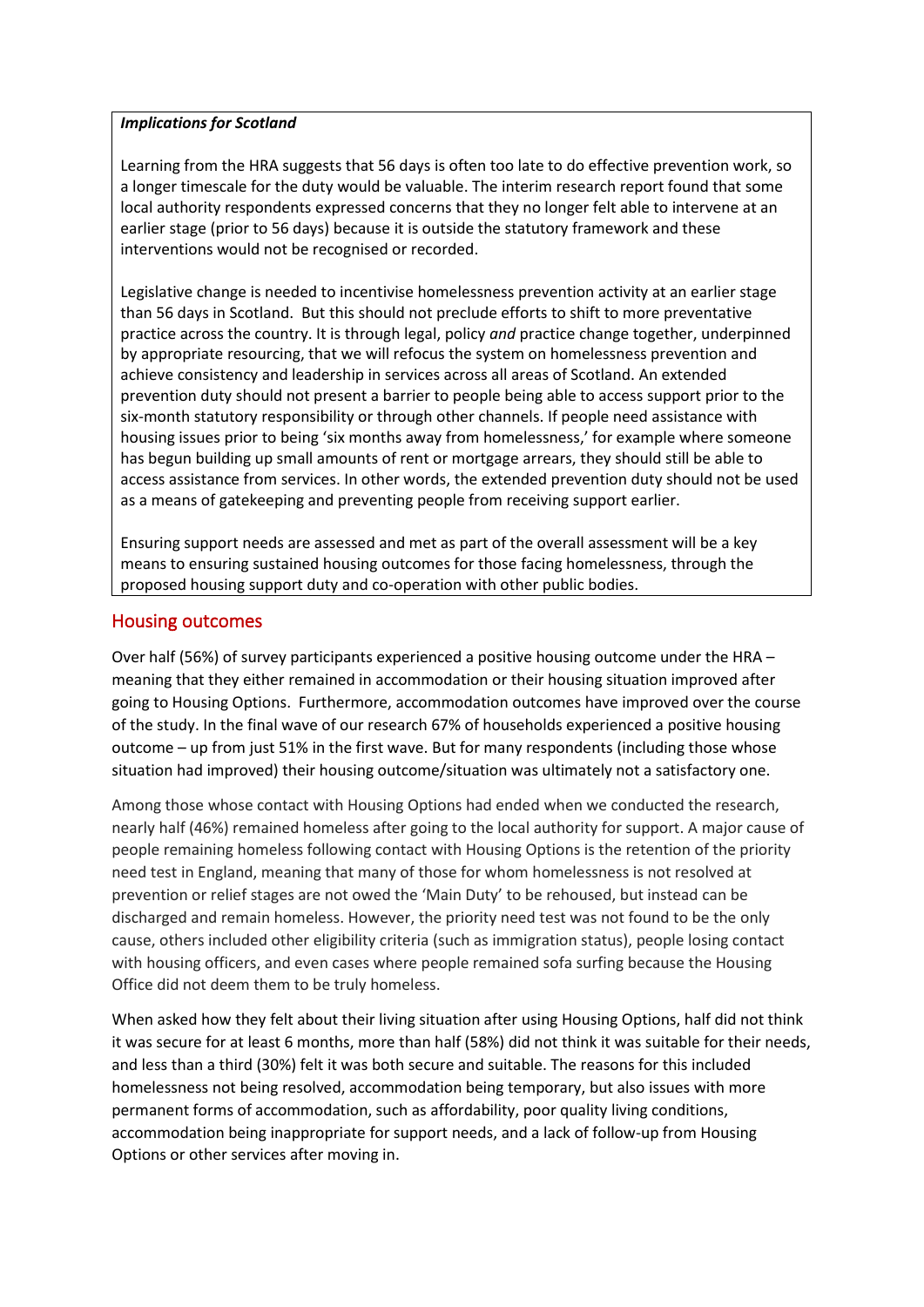Those living in rented properties, either within the private, social sector, or in supported housing, were most likely to report their situation being both secure and suitable.

Housing outcomes were worse when respondents reported they did not receive the right help to assist them. Of those experiencing a negative housing outcome, only 19% felt support from Housing Options helped to resolve their homelessness, whereas 51% of those who had a positive housing outcome felt the support had resolved their situation.

Some staff felt there was a need for major changes to the PRS in order to open up more accommodation solutions for their clients. Suggestions included increasing property standards with better access to the range of PRS needed, particularly considering access to large properties for families, and PRS that is accessible and suitable for those with disabilities.

Staff felt there were a range of issues that affected their ability to deliver positive Housing Outcomes – including lack of funding, short-term funding, under-resourcing. But the greatest barrier identified by staff to achieving more positive housing outcomes was the lack of available housing, noted by many different members of staff in our interviews and focus groups with them. People felt this was true across different types of tenure, and felt their area had both limited social housing stock, as well as a private rented sector that was either also limited and/or expensive.

*"We're seeing property prices still rising, we're seeing rent's still rising, we're seeing the private sector, in the last 15 years, 20 years, someone correct me if I'm wrong, having replaced the social sector as the second biggest form of tenure after owner occupation. And so, yes, it is a challenge and so delivering on the HRA is difficult simply because it assumes that there are properties available for everyone who would be owed either a prevention or a relief duty." (Manager)*

Related to this, some staff noted that investment in Local Housing Allowance rates was too low for them to have an impact on people being able to afford accommodation in the PRS.

In addition, many participants described feeling under 'pressure' to accept housing options that they saw as inadequate or inappropriate for reasons such as suitability for their health condition, affordability, and location in relation to work, education, or a support network.

Overall, 19% said they turned down an accommodation offer. The most common reasons for doing this were that it was too far away from work, education or one's family (15%), that it was in poor condition (14%), or fear of the area.

There were some participants who told us in detail about how they 'gave up' on Housing Options and chose to live in risky situations. As well as having immense personal costs, these decisions in practice seemed likely to lead to a worsening homelessness situation. One person described moving back into a motorhome despite it being unsuitable for his health condition and a domestic abuse victim described moving back in with her ex-partner.

#### *Implications for Scotland*

Above all, these findings speak to the need to prioritise the supply and availability of affordable homes. The Scottish Government has made welcome commitments to the Affordable Housing Supply Programme, but it is critical to ensure that future investment is effectively targeted, not only in localities with greatest need, but also providing homes which match the size requirements of households who are homeless. This means expanding provision of one-bedroomed homes in many parts of Scotland.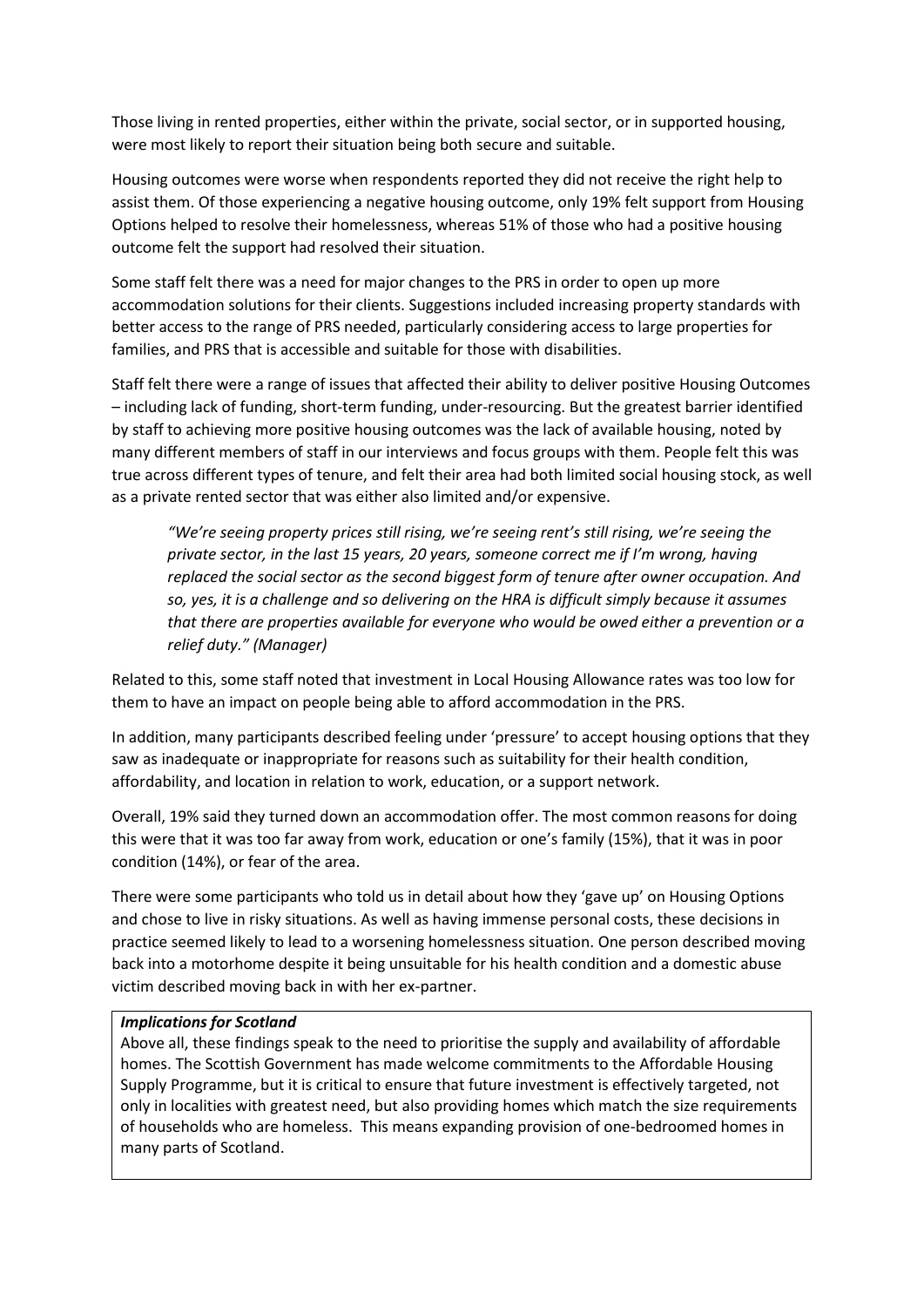The findings also demonstrate the importance of strengthening the PRS. Crisis welcomes any steps to improve standards in the PRS which has positive outcomes not only for low-income households in that tenure who may be at risk of homelessness, but also for those with experience of homelessness who are supported into their own private tenancies. Our practice experience demonstrates that liaison with landlords and effective PRS support services can open up housing options even in challenging PRS markets. The Rented Sector Strategy and forthcoming Housing Bill represent important opportunities to improve security, affordability and standards.

Crisis believes that those experiencing homelessness, or who are threatened with homelessness, should have greater choice and control of their housing journey, and that this should be supported by a wider range of housing options which match those available to the wider public. Importantly, the HRA research found that housing outcomes are best when people receive the *right help to assist them*. Whether someone's preference is a social tenancy, a private tenancy or to remain in their current accommodation, they should receive the right support from the housing assistance service to facilitate this option, in as safe a way as possible.

#### How the HRA works for different people

The research shows how in England, two groups in particular are having both worse experiences and outcomes than other groups: people with multiple support needs and people sleeping rough.

**Families:** On the one hand, families were much more likely to see a positive change to their living situation after contacting Housing Options than other household types. 64% of families had a positive housing outcome, compared to 47% of single people, and 56% of those with another household composition. However, despite being more likely to remain in or move into accommodation after contacting Housing Options, families were less likely to feel it was adequate.

**Support needs:** having a support need often meant people had a worse experience or outcome than others under the HRA – despite needing help with additional challenges as well as homelessness. In addition, people with complex needs had even worse experiences and outcomes than other people.

**Disability:** Whilst more likely to have a more positive housing outcome, disabled people were also more likely to feel this accommodation was neither secure nor suitable for their needs. Indeed, they were also significantly less likely than others to feel their needs had been met by Housing Options, with only 22% feeling this way compared to 38% of others.

**Young people:** Young people aged 18-24 experienced worse housing outcomes than all other age groups, with only 47% experiencing a positive housing outcome compared to 64% of people aged 55-64.

**Care leavers:** experiences were even worse for young people who have experienced the care system, only 44% of whom experienced a positive housing outcome. In addition, only 29% of 18-24 year-old care leavers felt their accommodation was suitable and secure, compared to 40% of 18-24 year-olds without experience of care.

**Domestic abuse:** those whose homelessness was caused by domestic abuse were in formal terms prioritised by Housing Options, and had either similar access to or greater support than others – but this did not always translate into better experiences with staff. Whilst they were 19 and 18 percentage points more likely than others to be told they were in priority need and to be 18 percentage points more likely than others to be offered emergency accommodation, they were 7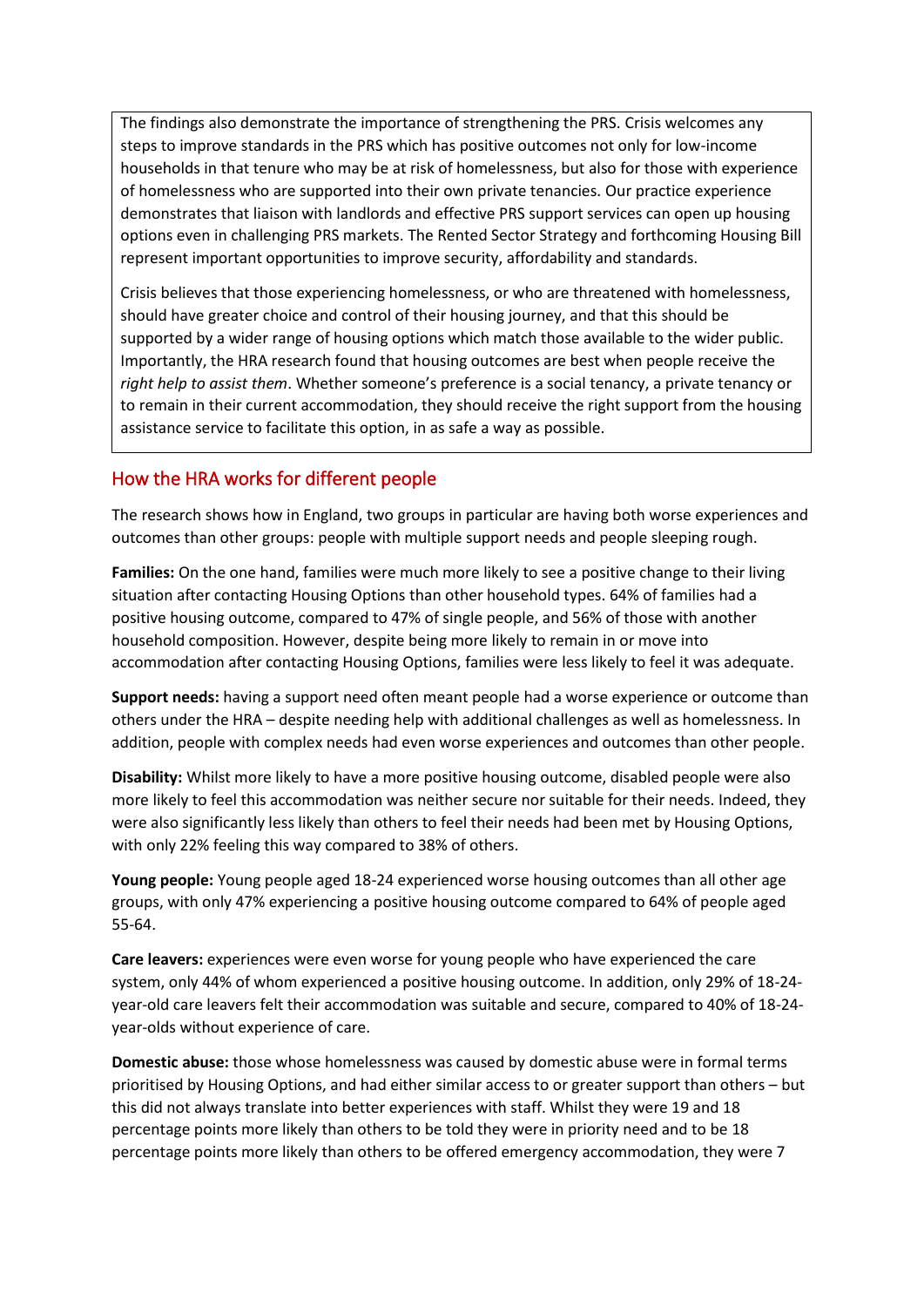percentage points less likely to be provided with advice and 10 percentage points less likely to feel able to access services outlined in their PHP.

**Discharge from institutions:** Those discharged from institutions tended to have either typical or better experiences than others. They felt more positively about assessments and PHPs; compared to the whole research sample they were 10% more likely to leave their assessment feeling positive. After using Housing Options they were 8% less likely to feel their accommodation was neither suitable nor secure; overall this meant they were 7% more likely to say their needs were met by Housing Options support.

People sleeping rough: had some of the biggest problems accessing and receiving support. A third (33%) received no support, advice or assessment from Housing Options; compared to others, they were twice as likely not to receive any of this. Whilst advice is meant to be provided to all, regardless of eligibility for support, just over half (56%) of people sleeping rough received advice and information from Housing Options, compared to 67% of the whole sample. Less than half (47%) felt able to access services outlined in their PHP. People sleeping rough experienced worse housing outcomes than average, with 44% feeling their accommodation was neither suitable nor secure. Consequently, this group provide particularly low ratings of Housing Options overall support: only 29% felt their needs were met, and only 22% felt support helped them to remain in or find accommodation.

#### *Implications for Scotland*

These findings serve as a reminder that a 'one size fits all' approach to homelessness prevention does not work; more work needs to be done to ensure there are dedicated approaches and pathways for different groups such as young people and those with experiencing domestic abuse, with partnerships established with relevant specialist services.

Overall, over half of people experiencing homelessness in Scotland have at least one support need, and the proportion of homeless households reporting a support need has increased over time.<sup>10</sup> There is a high degree of overlap between homelessness, adverse childhood events, complex psychological trauma, contact with the criminal justice system and multiple exclusion.<sup>11</sup> Therefore Crisis supports the PRG proposals that a case co-ordination approach is put in place for people with complex needs and that health and social care services are involved in planning to meet the needs of applicants with relevant needs. Ultimately, we hope that such an approach would give people a more coherent experience of support from public services, enabling people to have the assistance they need to maintain stable accommodation and address other areas of need in their life, and supporting a longer-term approach preventing reoccurrence of homelessness or other issues.

<sup>&</sup>lt;sup>10</sup> Scottish Government (2021) *Homelessness in Scotland: 2020 to 2021*. Available from: Supporting documents - [Homelessness in Scotland: 2020 to 2021 -](https://www.gov.scot/publications/homelessness-scotland-2020-2021/documents/) gov.scot (www.gov.scot)

<sup>11</sup> Bramley, G. et al. (2018) *Hard Edges Scotland: New conversations about severe & multiple disadvantage.*  Online: Robertson Trust. Available here[: Hard Edges Scotland | The Robertson Trust](https://www.therobertsontrust.org.uk/publications/hard-edges-scotland/)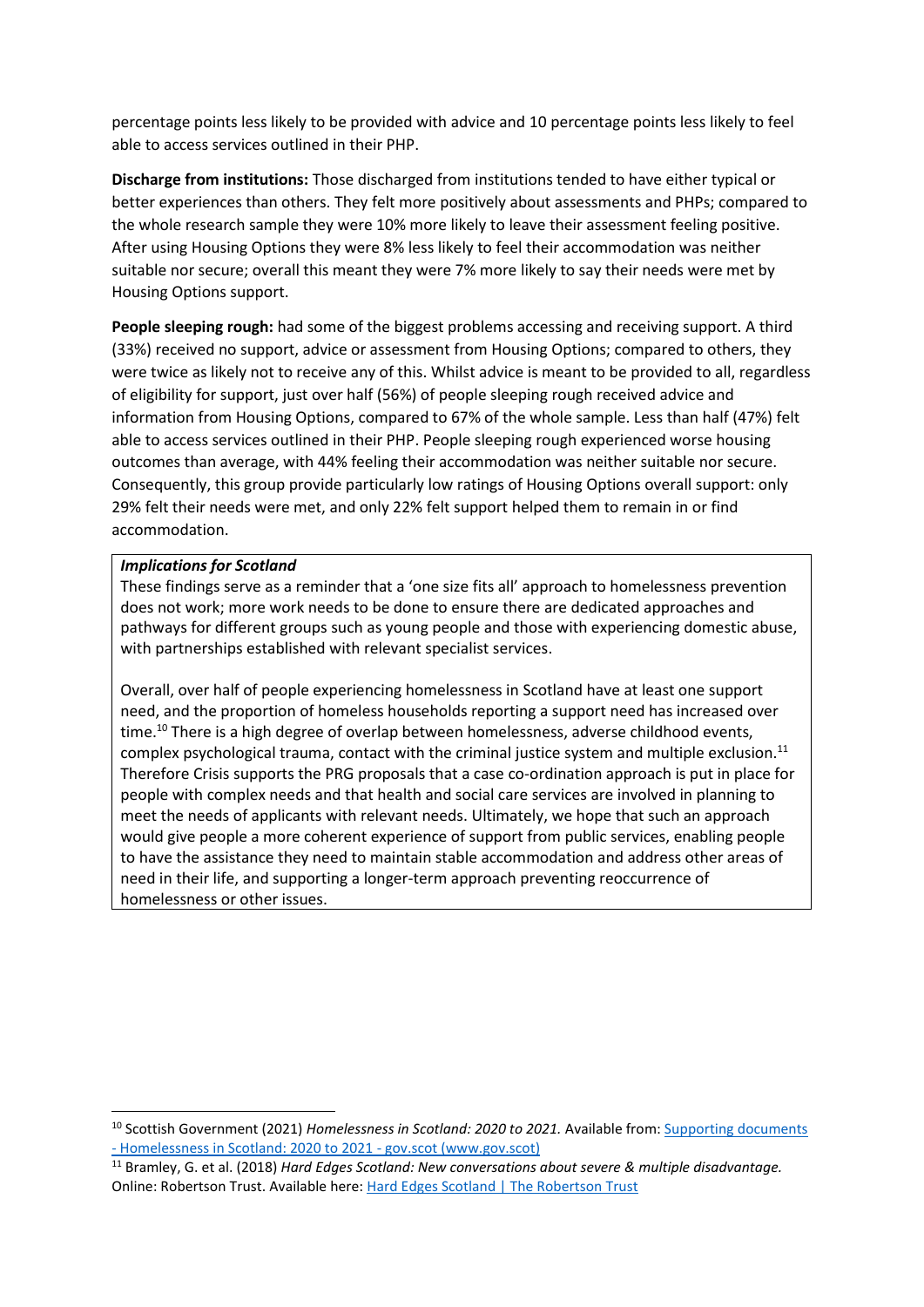# **Discussion:**

Scotland is in the advantageous position of being able to learn from both the policy, the legislation, and the implementation of the HRA, to create a package of prevention duties that build on the strengths of the legislative frameworks in Wales and England and those that already exist in Scotland and move prevention further upstream.

## What has improved under the HRA?

Housing outcomes have been improving for a larger group of people in England accessing help in the years since the Act was introduced. Whilst many people are not in appropriate accommodation after going to their local authority, our analysis highlights that participants ended up in a more suitable and secure living situation if they received more support or felt Housing Options had helped them to remain in or find accommodation – showing how critical their role was.

One of the reasons for these improvements is the HRA's new prevention duty. People owed this duty often have better outcomes, with 58% of those whose prevention duty ended in 2018-21 secured accommodation, compared to only 40% of those whose relief duty ended. Prevention can only work when support is provided early and in a timely fashion; importantly, the HRA created an opportunity to do this. Designing a system that enables more households to remain accommodated prevents the traumatic experience of losing accommodation but it also stops people's living situations becoming more complex, and therefore harder to solve.

To complete the 'reasonable steps' LAs must take to prevent homelessness, affordable and accessible accommodation options are needed, as well as services that are able to act quickly enough to find them. Often the best solution at the prevention stage is to find alternative accommodation, helping people to leave an unstable or dangerous situation. But this research has shown that some people are being asked to remain in unsuitable situations waiting for an eviction before more support can be provided. In many cases local authorities are still delaying action until the 56-day window has elapsed – people are in effect asked to become homeless, which goes against the ethos of what preventing homelessness should mean.

There was also a mixed response from staff about whether their service prioritised prevention, depending on the (re-)design of their services and the availability of housing and tools to truly prevent homelessness. There were mixed interpretations of what can be recorded as prevention activity, with some working within a strict statutory definition, and others doing and recording earlier interventions.

It was clear that prevention needs to go further upstream, engaging with households before they are at the point of losing homes, receiving eviction notices or forced on to the streets – this would place less of a burden on Housing Options alone, and widen access to preventative support.

One of the HRA's strategies for improving homelessness prevention was the Duty to Refer. This report shows the Duty is successfully connecting more people to Housing Options when they engage with other services. It has also helped to promote the provision of advice from other services. The above-average experiences of hospital and prison leavers highlighted in the report may also be linked to the Duty to Refer and involvement of other agencies in homelessness support (e.g. when delivering assessments). However, the delivery of the Duty to Refer was seen by staff as problematic, with Housing Options sometimes being sent very limited information about individuals referred to them, meaning they have to work harder to build up a picture of their needs. There are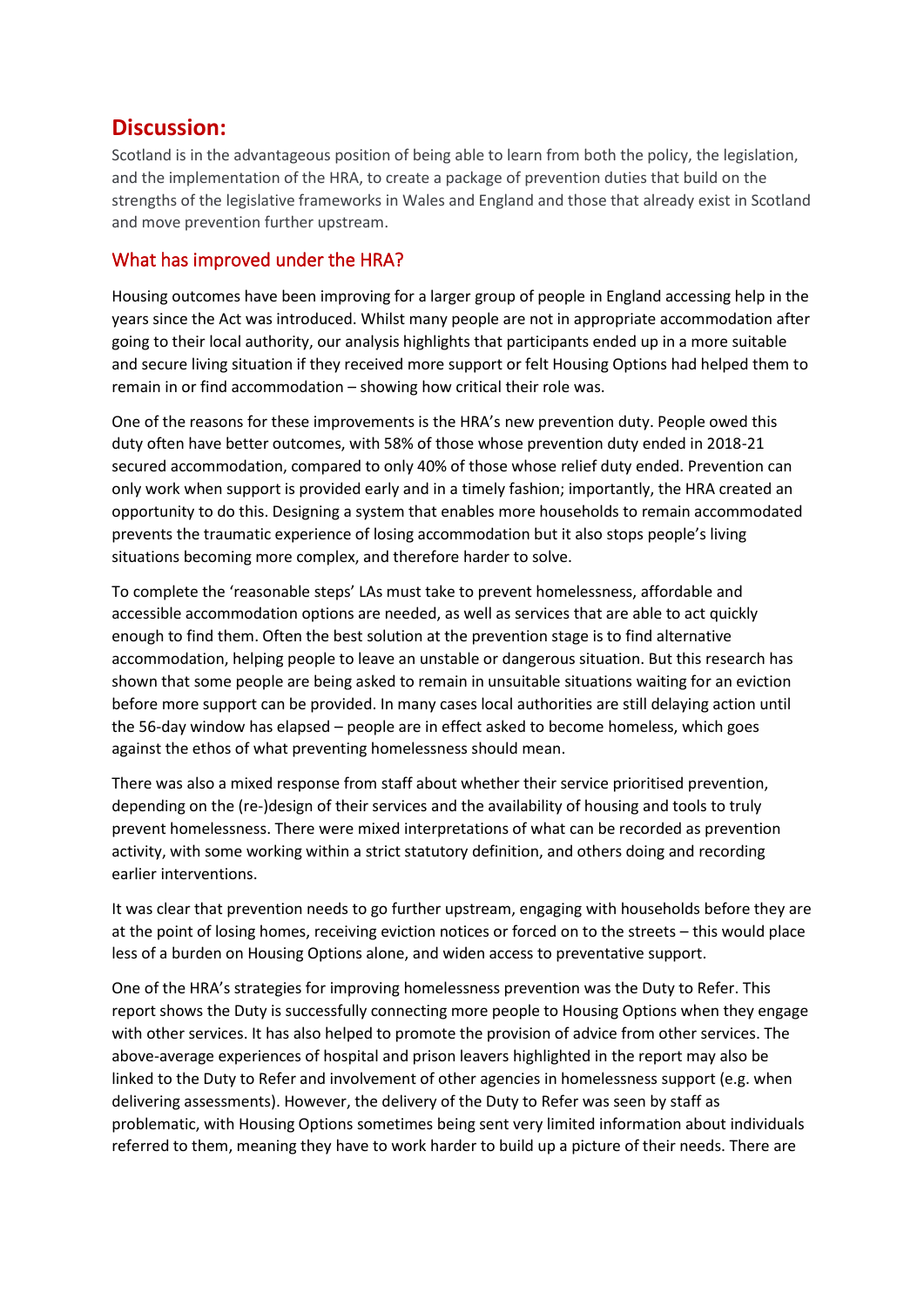some elements of good practice in this area but for many staff there needed to be a much stronger relationship with the NHS, community mental health teams, the probation service, and others.

Effective prevention has several positive impacts for services: reducing the demand for accommodation options for those with greater need, reducing TA use (and spend), allowing the PRS to be a more viable option, and most importantly, stopping people from experiencing homelessness and the associated trauma that it causes.

The HRA has delivered tools designed to deliver personalised support, intended to change the role of staff from being chiefly about decision making towards providing a plan and support that will help someone based on their needs. The assessment process is giving staff a fuller understanding of people's situations and giving clients more contact and a better experience, with the majority of participants finding them useful and leaving them feeling positive about their options. PHPs, when engaged with effectively, have a measurable impact on housing outcomes. Referrals, rent deposits, tenancy advice, and support with budgeting are highlighted as being particularly effective forms of support for those who had positive housing outcomes. This illustrates the importance of 'soft' support in a housing officer's role – having a strong toolkit and time to use it is vital for staff to deliver this.

# What isn't working and why?

Levels of support are inconsistent, often not meeting people's needs, and becoming more generic as the HRA has bedded in. 17% received no support at all. Therefore, participants were leaving support without securing improved housing or with a housing outcome that was not suitable or secure. The main barriers to effective support are: a lack of joined up services able to cover a wide range of needs; a lack of affordable housing options, which reduce the effectiveness of the reasonable steps to accommodate at the prevention and relief stage; and the limited affordable options being protected behind a wall of priority and eligibility, the administration of which takes up a large proportion of officer time. For outcomes to improve, the availability of support must increase, and the barriers highlighted above reduced.

Participants with more support needs have poorer experiences and outcomes, that tend to get worse the more support needs someone has. Our research shows that those with multiple support needs had worse experiences during assessments with PHPs and having their needs met by the support available. This suggests the support available is not able to cover the range of needs that people facing homelessness have. Better joined up services are needed to combine wider forms of support with a client's housing issue.

The new system was designed to help more people, which it has certainly achieved, but for outcomes to improve we need to look at the role played by Housing Officers. Staff felt it was a contradiction to be both a support worker to clients and decision maker over what support is available to them. Despite the broader eligibility criteria brought in by the HRA the role of Housing Officers is still primarily that of a decision maker, demonstrated in staff interviews where some felt clients could be confused about housing officers' roles because of the new support duties.

The structure of gatekeeping that existed pre HRA, highlighted in Crisis' Turned Away research was one of the main drivers that led to the creation of the legislation. The positive correlation between provision of support and positive housing outcomes shows why it is so important that gatekeeping is truly removed. Eligibility criteria such as priority need, intentionality and local connection all mean that people who need help may not get it. This approach makes it difficult to deliver a personcentred service for some of the most vulnerable people in society.